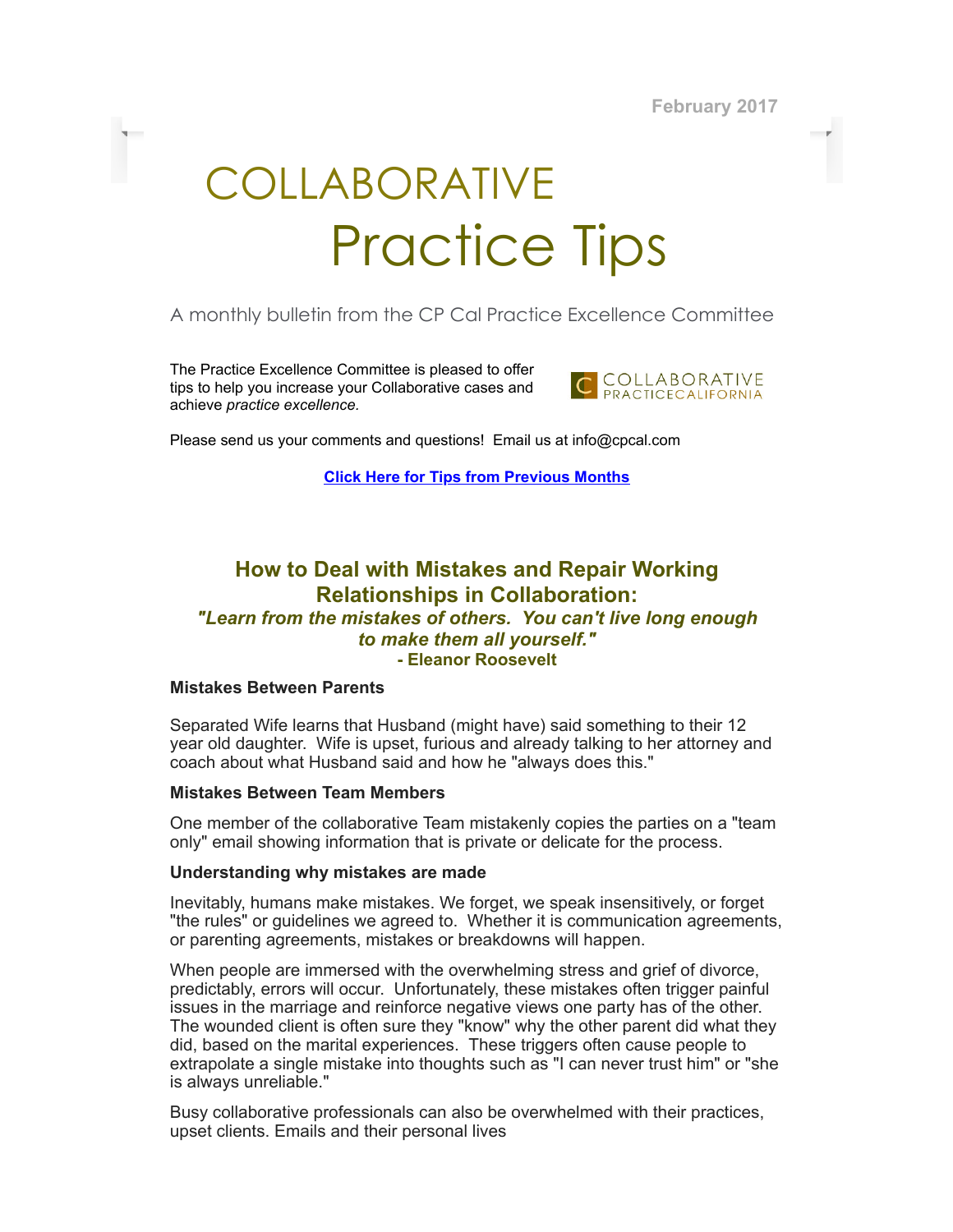# Tip #1

## Suggestions for helping clients:

1) Teach divorcing spouses that it is important to be a reliable negotiating partner and co- parent.

2) Predict errors will happen because of stress, etc.

3) Keep very clear notes about agreements - Be Specific.

4) Decide how to handle mistakes - take responsibility when you realize you made an error, inform the other that there was a mistake - language etc.

5) Teach spouses how to apologize (see apology skills below).

6) Teach parents how they can talk with their children when they hear about actions or quotes about what mom/dad said. (see below)

7) Practice repairing the relationship and keep going in the process of negotiating and co-parenting.

# Tip #2

## Suggestions for professional teams:

1) Remember to slow down and stay mindful of yourself this will create systems that reduce the possibility of errors.

2) Predict with the team that there could be mistakes and create a method to handle them quickly, productively and without defensiveness or excessive criticism. Learn skills of the apology.

3) Remember that your professional relationships are important and repairing them is a priority.

# Tip #3

## Apologies between Adults:

1) ACKNOWLEDGE and TAKE RESPONSIBILITY- ideally ahead of being confronted to things that have broken an agreement or trust. This is a good time to pause and let yourself know you are troubled by your lapse of judgement so that you can calm yourself sufficiently to decide the next step.

PAUSE BREATHE LISTEN

2) Include how you imagine the effect on the other person. i.e. I realize that missing and important deadline will impact the time for our next meeting:

PAUSE BREATHE LISTEN

3) Explain why the mistake happened - illness, fatigue, confusion, etc. letting the person know that it was not intended to cause harm to them or the process.

PAUSE BREATHE LISTEN

4) Express your sadness and regret for disappointing the other or undermining trust at an important time.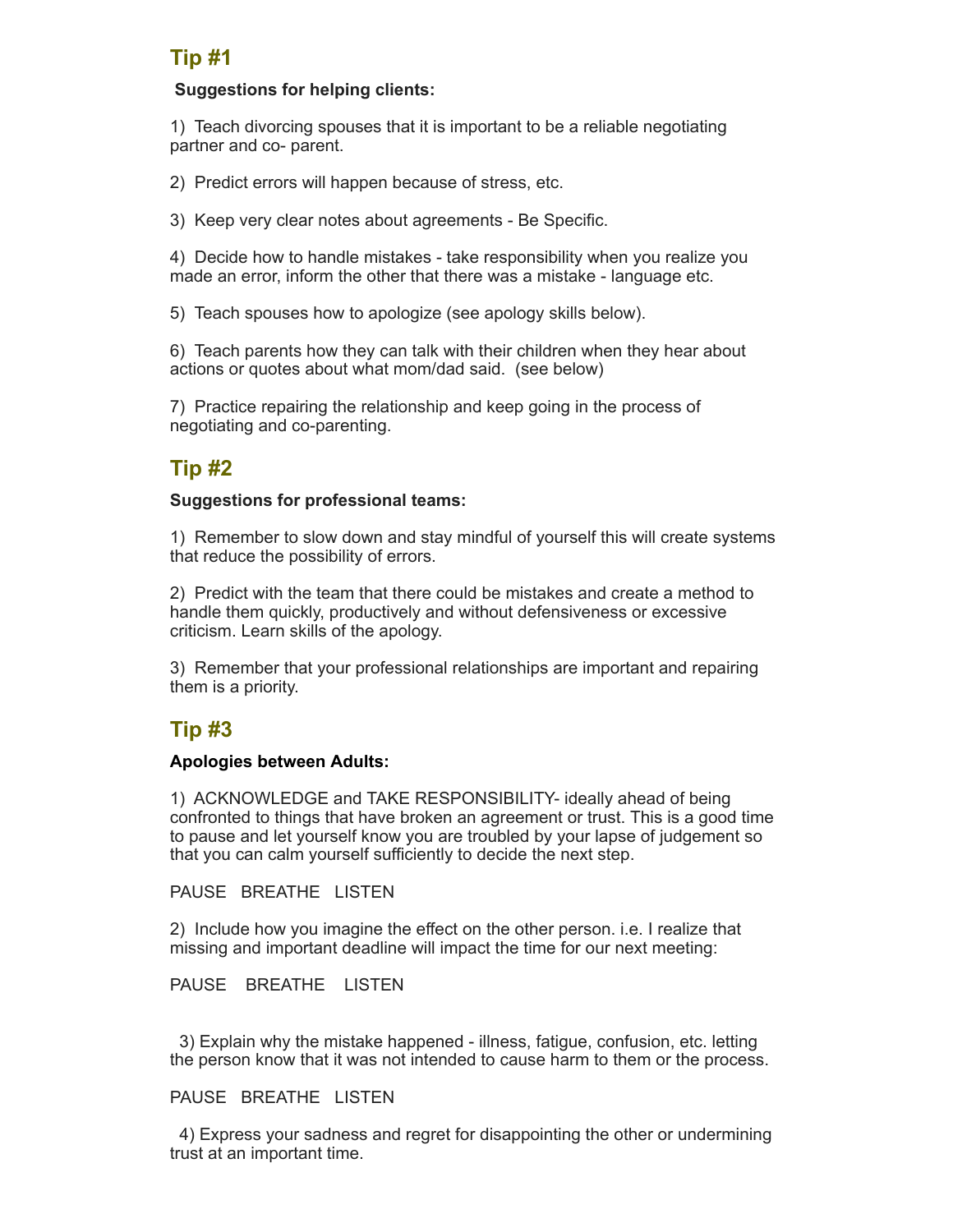5) Offer to repair the mistake and/or asking "Is there anything I can do?"

# Tip #4

## Apologies from Parents to Children:

I am sorry I forgot, or said, \_\_\_\_\_\_\_\_ to you last night. or I am sorry to hear your mom/dad said, \_\_\_\_\_\_\_\_\_\_\_\_\_. When people are upset, like in a divorce, it can be difficult to remember important things. When anyone in our family is upset we might say things that are "the voice of" being upset, maybe not the best thing to say or fully accurate. When we calm down we can choose how and what to say. We're learning this but it might take a little time.





Join the Conversation #cpcal



CP Cal c/o 767 Brannan Place, Concord, CA 94518 925-566-8590 info@cpcal.com